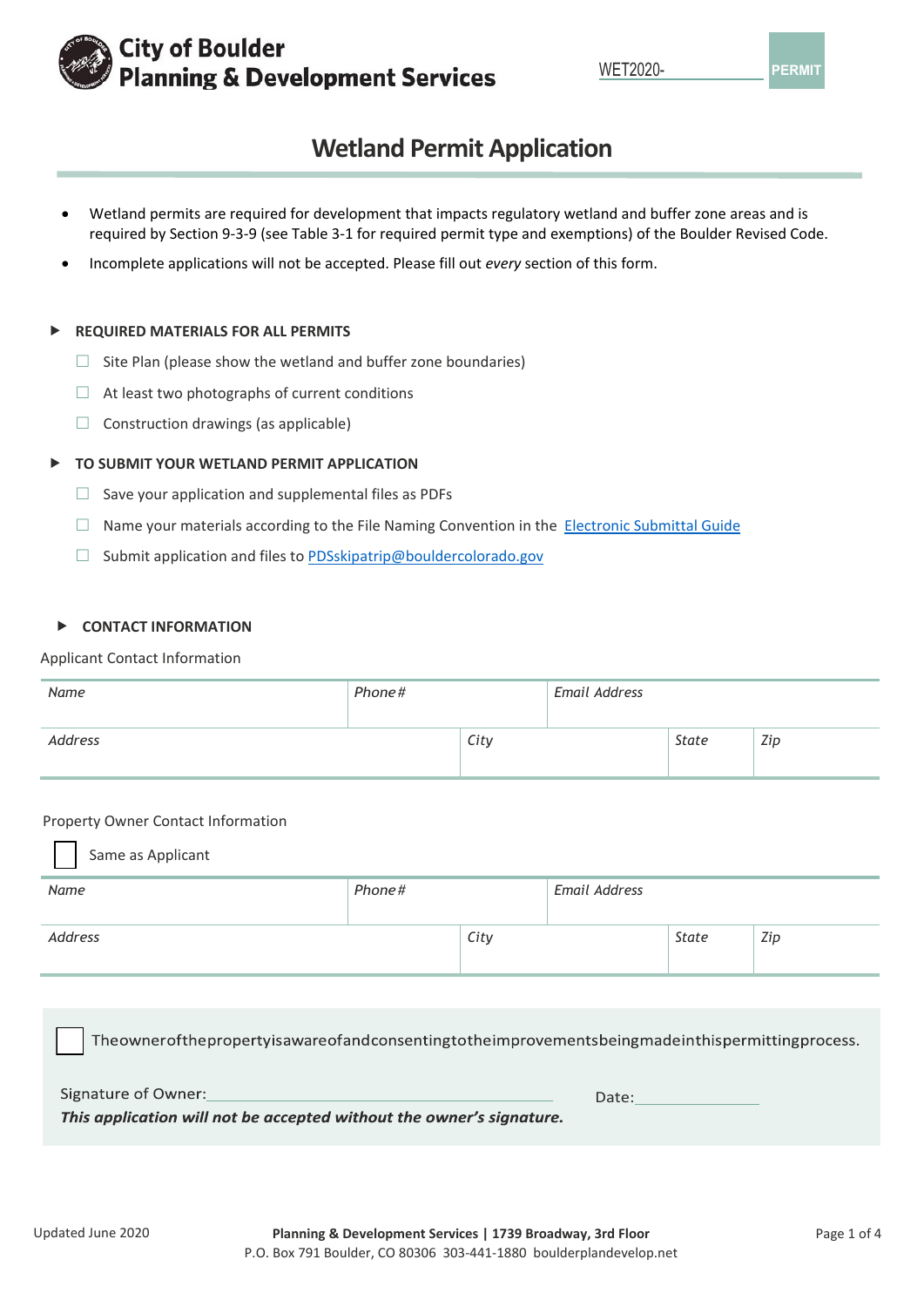## **PROJECT INFORMATION**

| Permit Type (please check one) | Standard | Conditional                                           |
|--------------------------------|----------|-------------------------------------------------------|
|                                |          | Boundary Determination <b>D</b> Functional Evaluation |

Project Address:

Project Description: *please include the who, what, where, when and why in your project description (please also describe if this project is part of a larger project)* 

#### **PROJECT IMPACTS**

| Impact Area<br>(permanent & temporary) | <b>Total Impacted Area</b><br>(square feet) | <b>Required Restoration Ratio</b><br>(area restored to area disturbed) |
|----------------------------------------|---------------------------------------------|------------------------------------------------------------------------|
| Wetland                                |                                             | 2:1                                                                    |
| Inner & Outer Buffer Zone              |                                             | 1:1                                                                    |

#### **BEST MANAGEMENT PRACTICES**

Describe how you will keep sediment or erosion from entering the creek.

## **HYDROLOGY**

Check all that apply:

| <b>Current Water Source</b>                         | Groundwater | Stream water | Rainwater | Other: |  |
|-----------------------------------------------------|-------------|--------------|-----------|--------|--|
| Future Water Source                                 | Groundwater | Stream water | Rainwater | Other: |  |
| Will your project negatively impact site hydrology? |             | Yes          | No        |        |  |
| If yes, please describe:                            |             |              |           |        |  |
|                                                     |             |              |           |        |  |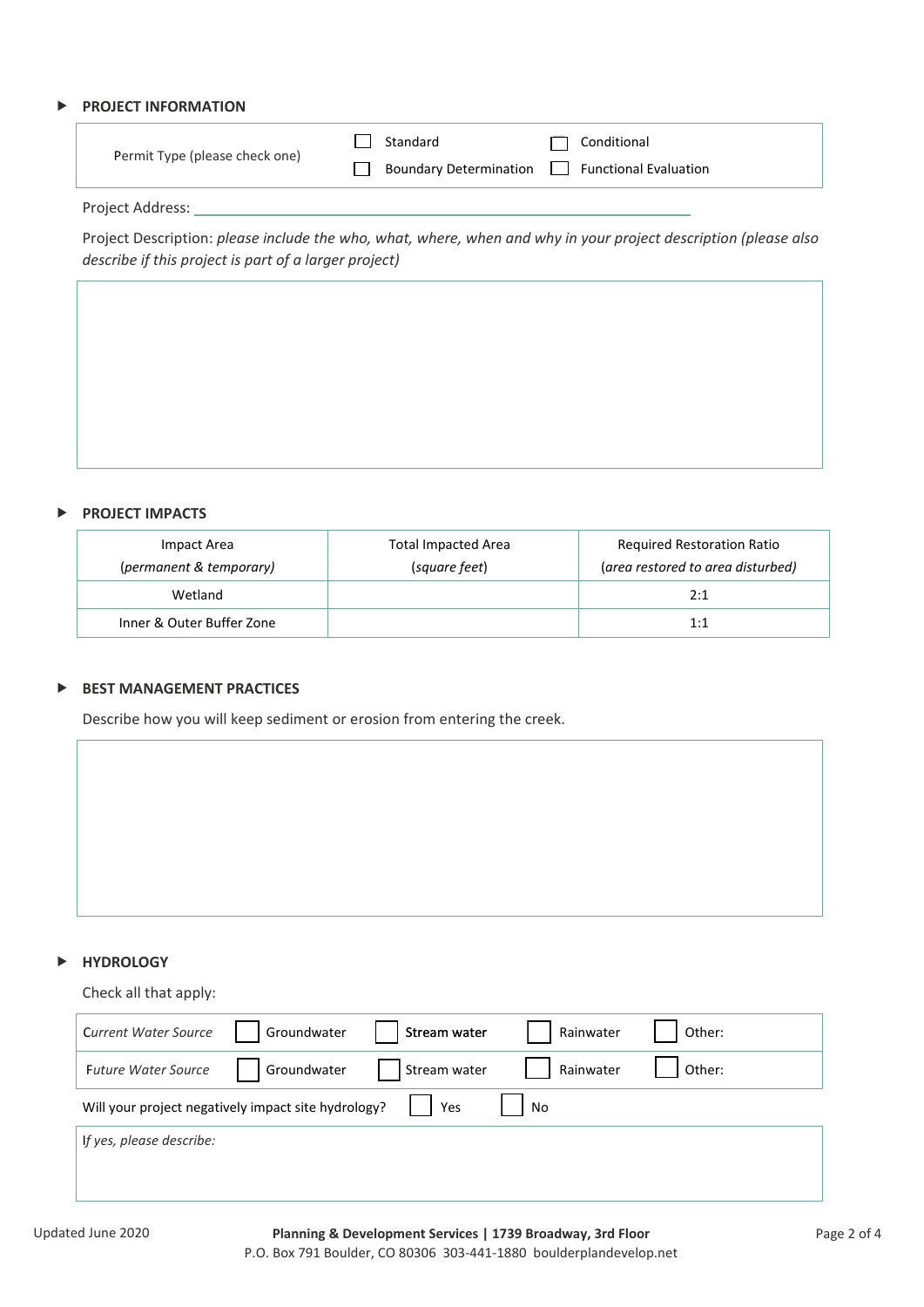#### **MINIMIZATION**

Describe the steps taken to ensure that your project is causing the least amount of wetland disturbance.

# **RESTORATION OF TEMPORARY IMPACTS**

| I will be utilizing native wetland seed mix for restoration. | Yes | No |
|--------------------------------------------------------------|-----|----|
| If no, please explain:                                       |     |    |
|                                                              |     |    |
| Will you be restoring at the project location?               | Yes | No |
| If no, please describe where your restoration will occur:    |     |    |
|                                                              |     |    |
|                                                              |     |    |

# **OTHER ITEMS TO CONSIDER**

Does your project include any of the following? Check all that apply:

| <b>Bank Stabilization</b>                         | Native plants/landscaping are preferred over rip rap or hardened structures (as feasible). |
|---------------------------------------------------|--------------------------------------------------------------------------------------------|
| <b>Vegetation Removal</b>                         | For noxious weed infestation or native habitat restoration only (applies to inner buffer). |
| New Steps/Pathway                                 | Only allowed in buffer zones, one per property, and 4-feet wide maximum.                   |
| Sediment Removal                                  | Shall not alter flood capacity. Vegetated channel bottoms shall be restored.               |
| Fill                                              | Identify the source of any fill, and the location where any fill will be placed            |
| If you checked any of the above, please describe: |                                                                                            |
|                                                   |                                                                                            |

None of these apply to my project